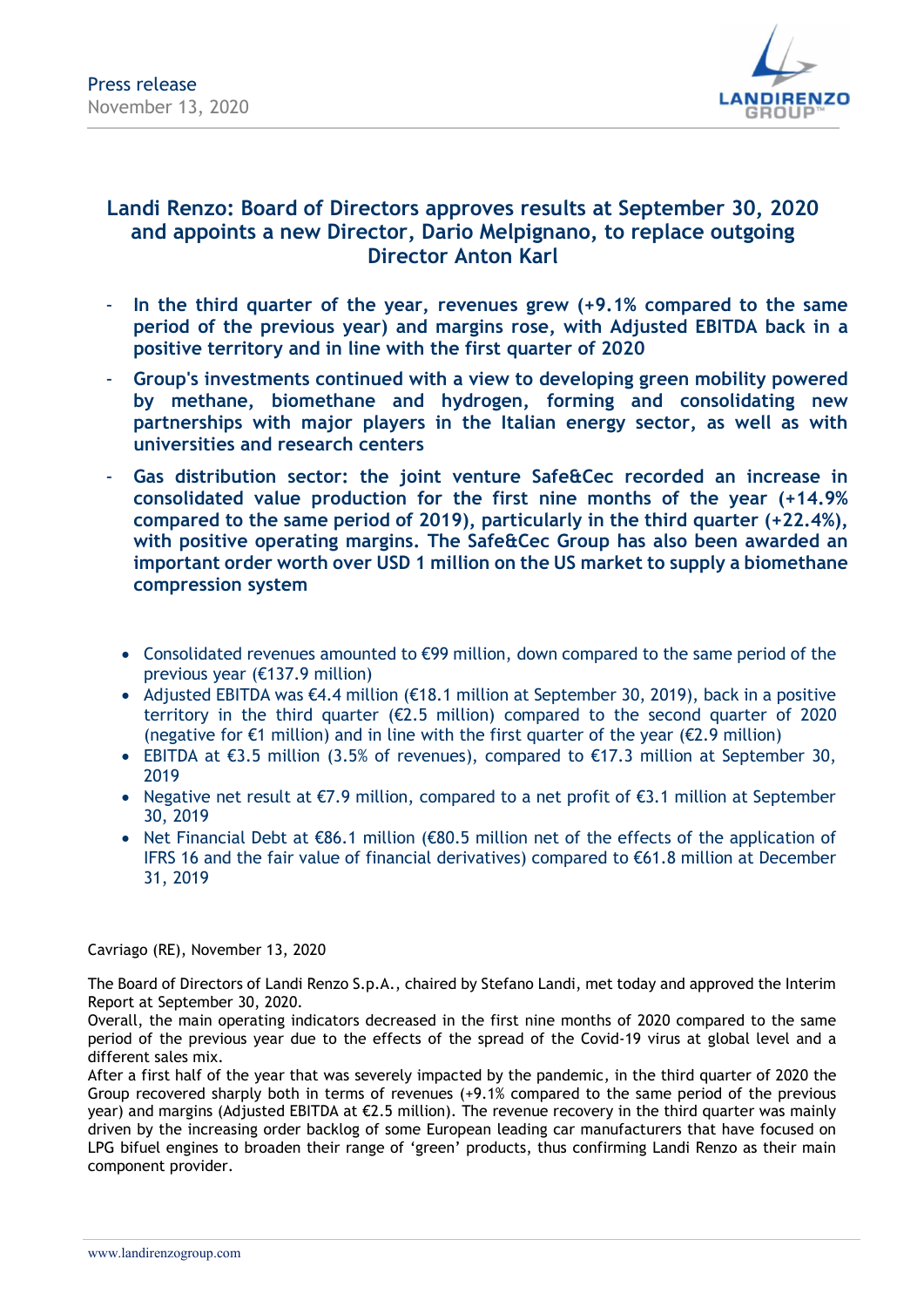

"After a particularly difficult first half of the year for the entire global automotive industry, in the third quarter Landi Renzo Group benefited from a positive sales trend. Together with the prompt actions taken by management to reduce fixed costs, this trend drove a significant improvement in operating margin indicators, which, while down on the previous year, were back to positive," stated Stefano Landi, Chairman of Landi Renzo S.p.A..

"Our results for the third quarter returned to positive territory at the level of EBITDA, due to the recovery of revenues and cost containment measures. In particular, volume growth was recorded on the OEM channel and various markets of the After Market channel, bearing out the fundamental role played by gas mobility in the transport fuel mix. We are continuing to work for the future by developing innovative products and studying initiatives that we are certain will drive significant value creation for our shareholders over the short and medium term. In addition, we especially thank all our staff, who are facing this challenging year with great dedication and professionalism," stated Cristiano Musi, Chief Executive Officer of Landi Renzo S.p.A. "Our joint venture Safe&Cec also showed improvement across all indicators, thanks to market growth and the increasingly important role of global leader that it is playing in its sector. We also consolidated our presence in the US biomethane market by acquiring an important order to supply a full compression system for an RNG production plant in California."

### Consolidated Financial Highlights at September 30, 2020

In the first nine months of the year, Landi Renzo Group's revenues amounted to €99,008 thousand, down compared to the same period of the previous year (€137,910 thousand). The Group's sales within the OEM channel accounted for 48.2% of total revenues in the first nine months of 2020 (38.5% at December 31, 2019), owing to the order backlog of some European leading car manufacturers that have focused on LPG bifuel engines to broaden their range of 'green' products. At September 30, 2020, revenues from sales on the After Market channel totaled €51,243 thousand, down compared to September 30, 2019 (€79,812 thousand) and chiefly referring to orders from both national and foreign wholesalers and authorized installers, which continued to be penalized by the negative effects of the pandemic and the associated significant drop in the number of conversions. In the first nine months of 2020, margins were negatively impacted by the decline in sales, the increasing ratio of OEM sales and After-Market price tensions, only partly offset by a reduction in fixed and structure costs.

Landi Renzo generated 83.8% of its revenues abroad (53.4% in Europe and 30.4% outside Europe). The spread of the pandemic has hit transversally all markets, also as a result of the increasing market interconnection within a more and more globalized context.

The breakdown of revenues by geographical area is as follows:

- Italy accounted for 16.2% of total revenues, down 38.7% ( $\epsilon$ 10,116 thousand) compared to September 30, 2019 (€26,114 thousand). According to data of the association of foreign carmakers operating in Italy (UNRAE), vehicle registrations in the country in the first nine months of 2020 declined by 34.2% compared to the same period of the previous year, chiefly as a result of the spread of Covid-19, the related lockdown and the ensuing context of economic uncertainty that impacted the consumers' propensity to buy durable goods;
- the rest of Europe accounted for 53.4% ( $\epsilon$ 52,898 thousand) of total sales (45.2% in the first nine months of 2019), down 15.2%, compared to the same period of the previous year, chiefly due to the closure of plants by several leading car manufacturers as a result of the lockdown imposed by the respective national governments to address the Covid-19 pandemic. Thanks to the positive effects generated on demand by the automotive business and market supporting schemes launched in the main European producing countries, the third quarter of 2020 reversed the trend, with revenues amounting to €21,024 thousand, up 66.4% compared to the same period of the previous year (€12,635 thousand). This result allowed to significantly reduce the revenue decline in this area compared to June 30, 2020 (-35.9%);
- sales in America in the first nine months of 2020 accounted for 11.4% of total revenues (16.6% for the same period of 2019), amounting to  $\epsilon$ 11,295 thousand, with a 50.7% decrease compared to the same period of the previous year (€22,901 thousand). The decline was mainly attributable to the LATAM area, which continued to be sharply impacted by the pandemic, with negative effects on the respective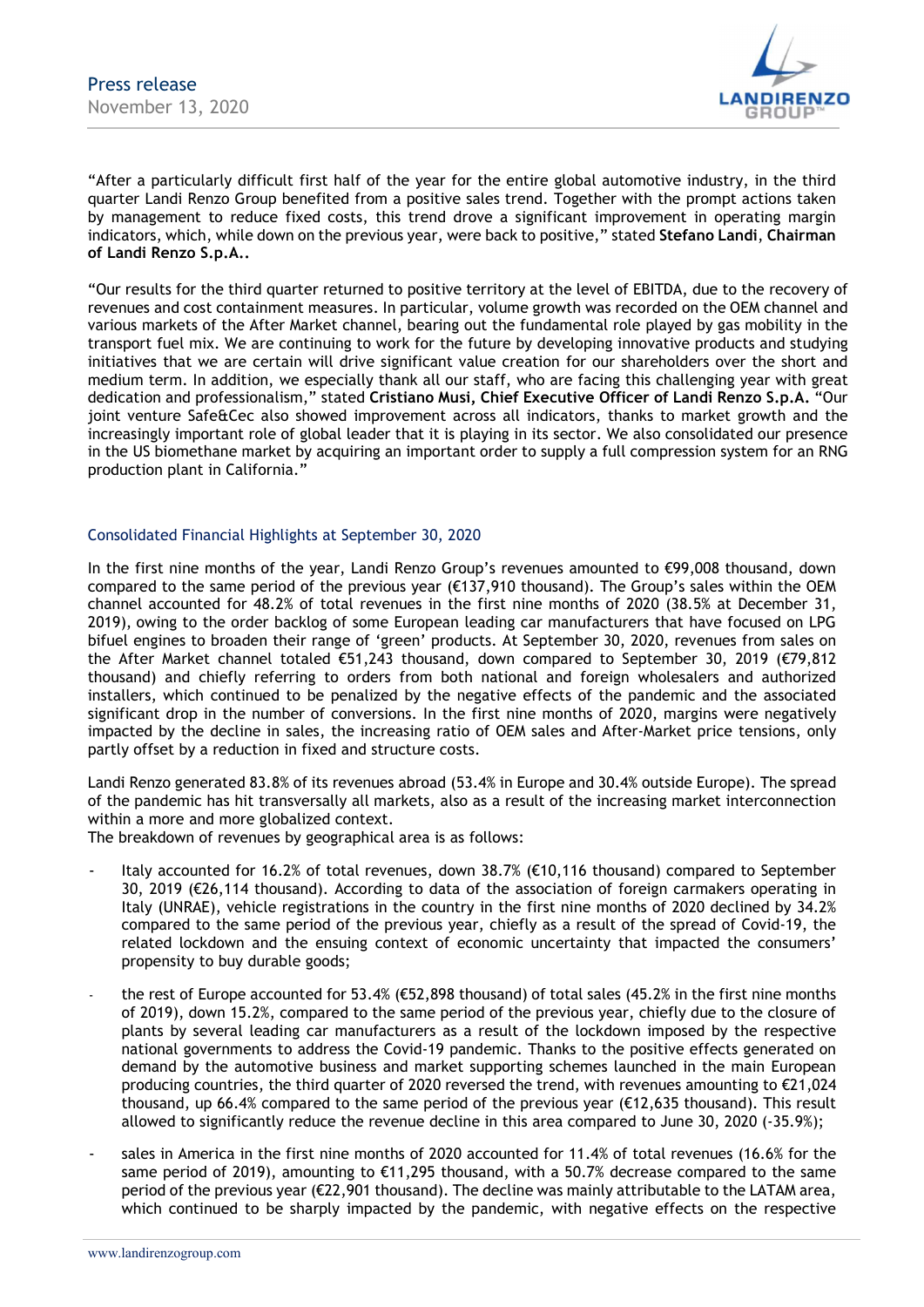

currencies as well, and in particular on the Brazilian and Argentine currencies, which fell severely;

the markets in Asia and the Rest of the World, which accounted for 19% of total revenues, declined (-29.1% compared to the first nine months of 2019), with sales amounting to  $\epsilon$ 18.817 thousand. In the third quarter of the year, the Indian and North African markets — among the most hit by the pandemic — improved sharply, with a significant rise in sales and an increasing order backlog.

At September 30, 2020, Adjusted EBITDA amounted to €4,382 thousand (4.4% of revenues), net of €894 thousand non-recurring costs, compared to €18,068 thousand for the same period of the previous year (13.1% of revenues).

EBITDA for the first nine months of 2020 was positive at €3,488 thousand (€17,263 thousand at September 30, 2019).

**EBIT** for the reporting period was negative at €5,604 thousand (positive at €8,212 thousand at September 30, 2019), after amortization, depreciation and impairment losses totaling €9,092 thousand (€9,051 thousand at September 30, 2019), of which  $\epsilon$ 1,543 thousand due to the application of IFRS 16 ( $\epsilon$ 1,620 thousand at September 30, 2019).

Financial expenses amounted to  $\epsilon$ 2,367 thousand, improving compared to the same period of the previous year (€3,178 thousand), thanks to the medium-to-long-term loan agreement entered into in June 2019 with three leading banks (BPM, in the role of mandated lead arranger and bookrunner, Intesa Sanpaolo and Unicredit) for a total amount of €65 million, subject to more favorable economic conditions.

EBT at September 30, 2020 was negative at €9,489 thousand (positive at €4,893 thousand at September 30, 2019), net of negative exchange rate effects amounting to  $\epsilon$ 1,718 thousand, mainly of a valuation nature and associated with the impacts generated by the Covid-19 pandemic on the currencies used by the Group, in particular those of the LATAM area and Asia.

Net Financial Debt totaled €86,055 thousand at September 30, 2020 (€61,767 thousand at December 31, 2019), of which €5,143 thousand due to the application of IFRS 16, and €397 thousand due to the fair value of financial derivative contracts. Excluding the effects arising from the application of this standard and the fair value of derivative contracts, Net Financial Debt would have been €80,515 thousand, after €8,600 thousand investments.

## Performance of the Gas Distribution and Compressed Natural Gas operating business

Landi Renzo Group operates directly in the automotive sector alone, whereas in the Gas Distribution and Compressed Natural Gas it operates indirectly though Safe&Cec S.r.l., which has been classified as a joint venture for the purposes of international accounting standards (IFRS 11), and therefore consolidated using the equity method.

In the first nine months of 2020, the Gas Distribution and Compressed Natural Gas business recorded a consolidated value of production of €53,929 thousand (up 14.9% compared to September 30, 2019), Adjusted EBITDA at €3,124 thousand (€3,849 thousand at September 30, 2019) and a loss after taxes of €190 thousand (compared to a €55 thousand profit at September 30, 2019). As a result of the lockdown imposed by the Italian government, production has been temporarily halted at the Group's Italian plant. Following the spread of the Covid-19 pandemic in the LATAM area, the plants in Peru and Colombia were also closed. Conversely, production at the Canadian plant continued since said country was less affected by the epidemic. Along with the significant increase in the order backlog, this allowed the Safe&Cec Group to contain the negative effects of the pandemic and reach levels of turnover exceeding those for the same period of the previous year, thus confirming the Group's positive performance and business solidity.

In detail, the consolidated value of production in the third quarter of 2020 amounted to €22,156 thousand, up 22.4% compared to the same period of the previous year ( $\epsilon$ 18,105 thousand), with an increasing order backlog which exceeded that of the previous year.

The joint venture Safe&Cec has also been recently awarded an order worth over USD 1 million on the US market, for the supply of a full compression system for an RNG production plant in California.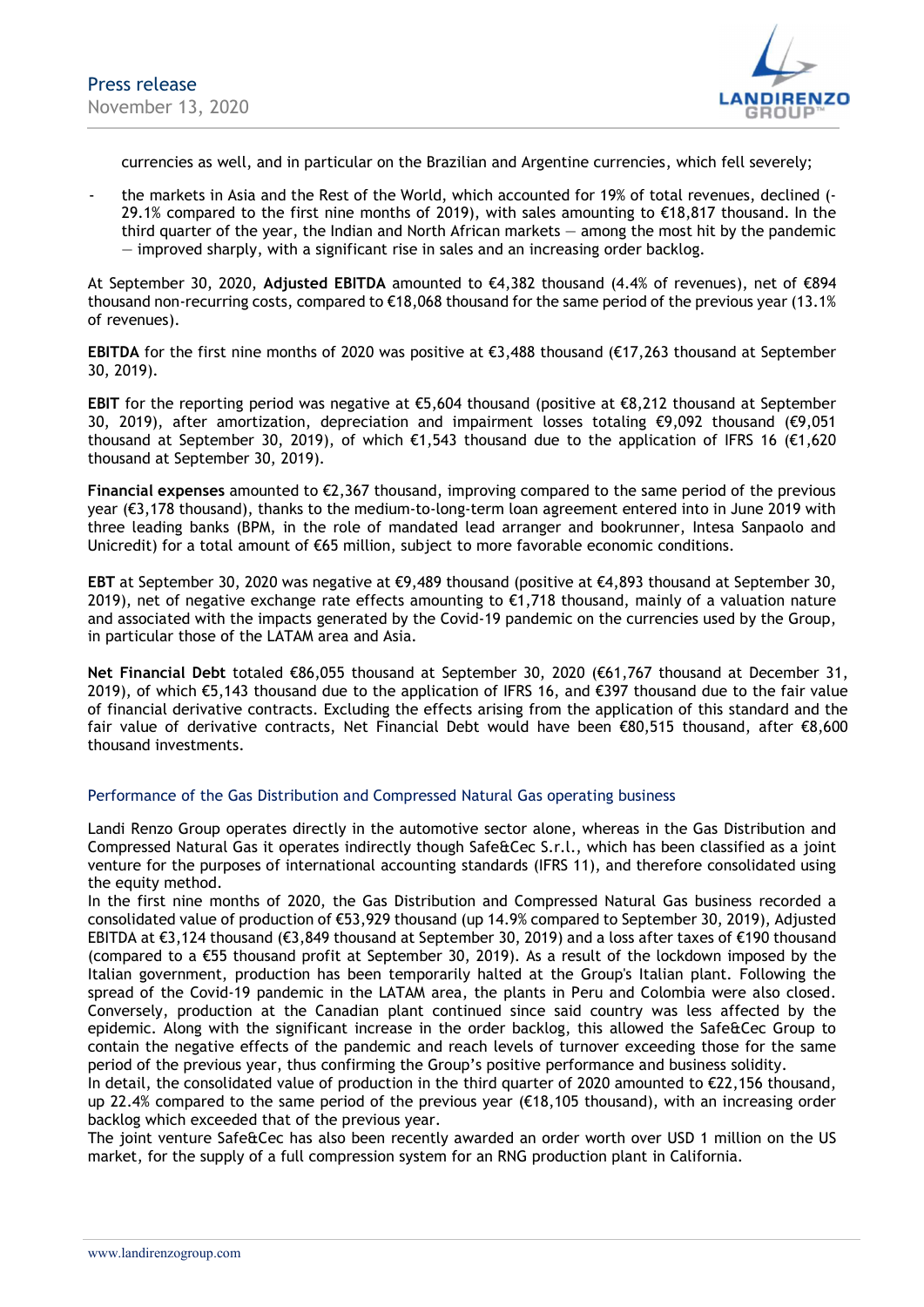

## Significant events after the close of the first nine months of 2020

The following events occurred after the end of the first nine months of 2020 and up to today's date:

- In October, Anton Karl resigned, effective immediately, from the position of independent non-executive Director of Landi Renzo S.p.A. in light of his new professional responsibilities, incompatible with the commitment required to perform his role.
- At its meeting on November 13, by resolution approved by the Board of Statutory Auditors, the Board of Directors of Landi Renzo S.p.A. co-opted Dario Melpignano as independent non-executive Director, replacing outgoing director Anton Karl, pursuant to Article 2386 of the Italian Civil Code. The appointment was approved by the Board of Directors in light of the fact that the outgoing Director had been elected from the minority list submitted by Aerius Holding AG, which had nominated a single additional candidate, who has declared his intention not to serve as a Director of Landi Renzo S.p.A.. Dario Melpignano meets the independence requirements set in Article 148, paragraph 3, of Legislative Decree No. 58 of February 24, 1998 and Article 3 of the Corporate Governance Code for Listed Companies. Since 2009, Dario Melpignano has been Chief Executive Officer of Neosperience S.p.A., a company that he co-founded in 2007, listed on the AIM market. A software vendor specialized in the digital customer experience, Neosperience is ranked among the new pioneering artificial intelligence firms and stands out as major European player within this business, alongside Adobe, IBM and Microsoft. Earlier in his career, he co-founded FullSix  $-$  among the main European digital operators in the 2000s  $$ and contributed to the creation of other innovative firms, such as: Neosurance in 2016, a spin-off from Neosperience dedicated to the insurtech sector; Bikevo in 2017, a sportech start-up dedicated to amateur cyclist training; and WizKey, specialized in legaltech for the sale of receivables, integrated with blockchain technology. His most recent initiative is the launch of a healthtech business unit, after launching the project Defeatcovid19.org, through which he provided for free the international community with access to the first machine-learning model that automates Covid-19 diagnosis using Xrays images.

#### Business outlook

After a third quarter of rapidly growing sales in line with expectations, the progressive manifestation in Europe and elsewhere in the world of the feared "Phase Two" of the pandemic is stirring further uncertainty regarding international market performance, with the resulting limited visibility as to market development in the coming months. Nonetheless, it should be stressed that the current market situation is very different from that seen in the second quarter of 2020, and that no particularly significant impacts on sales forecasts and margins in the fourth quarter are currently expected.

On the basis of the most recent forecast data, management estimates that in the current year revenues will decline by approximately 25% overall compared to the previous year, in line with the figure at September 30, 2020 (-28.2%), but improving sharply compared to the decline recorded in June 2020 (-41.3%). Accordingly, EBITDA is expected to further improve compared to the first nine months of the year, owing in part to the significant efficiency-enhancement measures taken by the management. Furthermore, Landi Renzo Group has access to financial resources adequate to its current needs, thanks in part to the new €21 million loan signed in July with a pool of leading Italian banks and guaranteed by SACE S.p.A. pursuant to the Liquidity Decree.

The effect of the pandemic on the joint venture SAFE&CEC was less pronounced. In fact, consolidated value of production for the first nine months of 2020 increased compared to the same period of the previous year. Despite the market uncertainty, on the basis of the most recent forecasts, the 2020 consolidated value of production is expected to improve on the previous year, driven by the significant order backlog, with profitability in terms of EBITDA in line with 2019.

Pursuant to Article 154-bis, paragraph 2, of Italian Legislative Decree No. 58 of February 24, 1998, the Officer in charge of preparing the Company's financial statements, Paolo Cilloni, declares that the accounting information contained in this press release corresponds to the documented results, books and accounting records.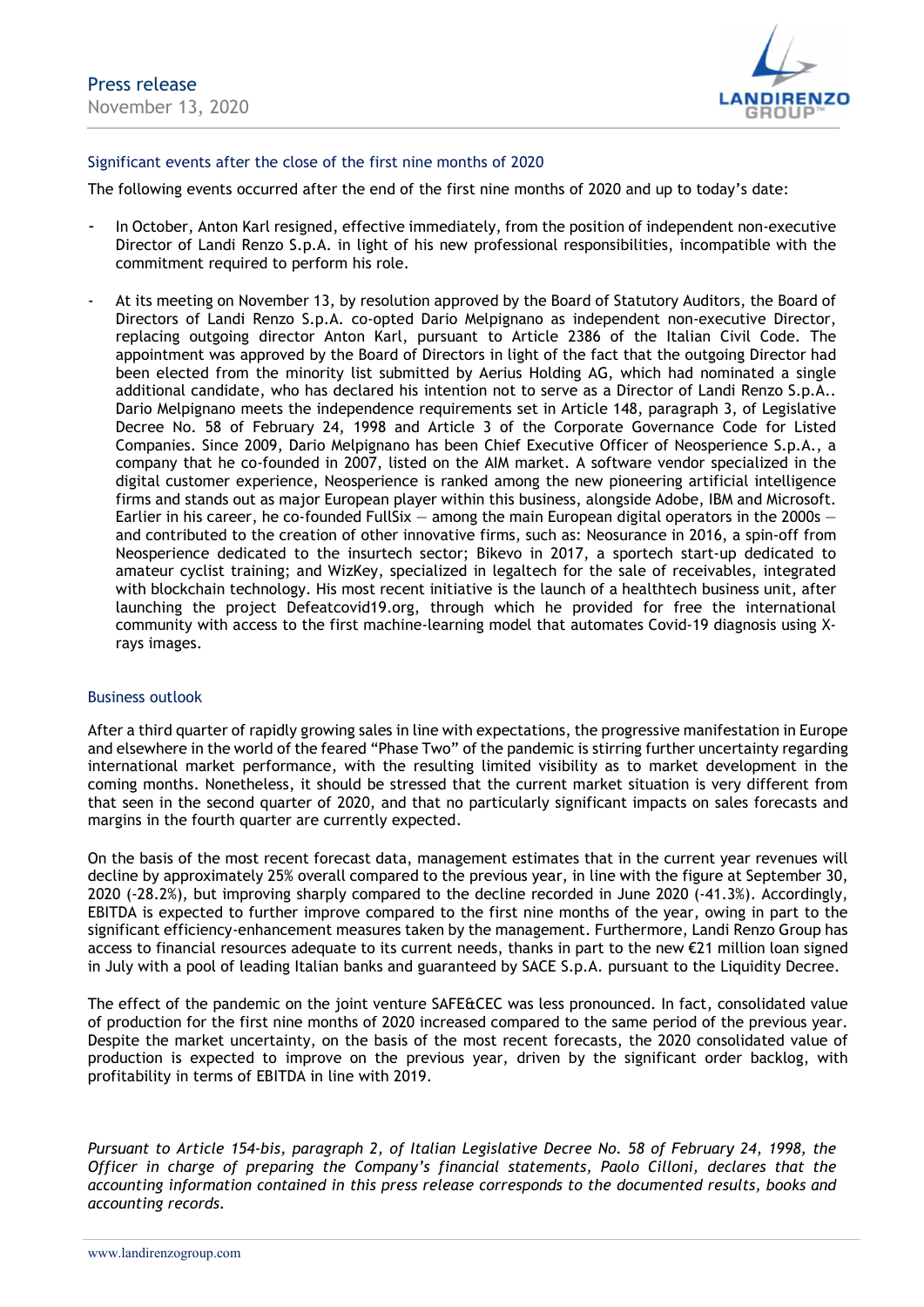

#### This press release is also available on the corporate website www.landirenzogroup.com/en.

#### This press release is a translation. The Italian version prevails.

Landi Renzo is the global leader in the LPG and Methane gas components and systems for the motor vehicles sector. The Company is based in Cavriago (Reggio Emilia) and has over 60 years' experience in the sector, and is renowned for the extent of its international activities in over 50 countries, with export sales of about 80%. Landi Renzo S.p.A. has been listed on the STAR segment of the MTA Market of Borsa Italiana since June 2007.

LANDI RENZO S.p.A.

Paolo Cilloni CFO and Investor Relator ir@landi.it

Image Building - Media contacts Cristina Fossati, Angela Fumis Tel.: +39 02 89011300 e-mail: landirenzo@imagebuilding.it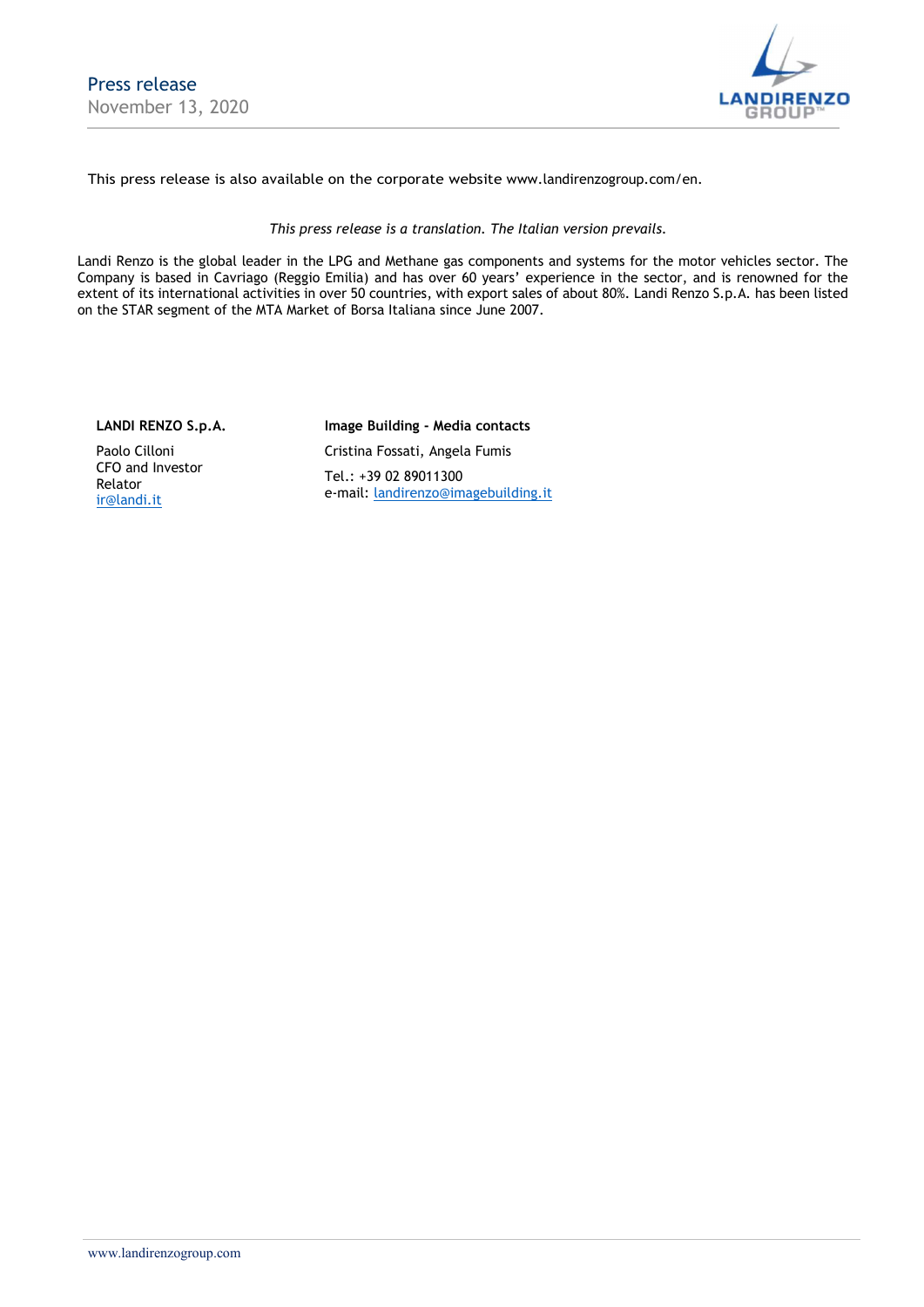## Press release 13 November 2020



| (thousands of Euro)                                                    |            |            |
|------------------------------------------------------------------------|------------|------------|
|                                                                        | 30/09/2020 | 30/09/2019 |
| <b>CONSOLIDATED INCOME STATEMENT</b>                                   |            |            |
| Revenues from sales and services                                       | 99,008     | 137,910    |
| Other revenue and income                                               | 89         | 315        |
| Cost of raw materials, consumables and goods and change in inventories | $-57,995$  | $-71,083$  |
| Costs for services and use of third party assets                       | $-19,972$  | $-27,965$  |
| Personnel expenses                                                     | $-16,224$  | $-20,169$  |
| Accruals, impairment losses and other operating expenses               | $-1,418$   | $-1,745$   |
| <b>Gross Operating Profit</b>                                          | 3,488      | 17,263     |
| Amortization, depreciation and impairment losses                       | $-9,092$   | $-9,051$   |
| <b>Net Operating Profit</b>                                            | $-5,604$   | 8,212      |
| Financial income                                                       | 221        | 75         |
| <b>Financial expenses</b>                                              | $-2,367$   | $-3,178$   |
| Exchange gains (losses)                                                | $-1,718$   | $-531$     |
| Gains (Losses) on joint venture valuate using the equity method        | $-21$      | 315        |
| Profit (Loss) before tax                                               | $-9,489$   | 4,893      |
| Taxes                                                                  | 1,612      | $-1,761$   |
| Net profit (loss) for the Group and minority interests, including:     | $-7,877$   | 3,132      |
| Minority interests                                                     | $-163$     | $-53$      |
| Net profit (loss) for the Group                                        | $-7,714$   | 3,185      |
|                                                                        |            |            |
| Basic earnings (loss) per share (calculated on 112,500,000 shares)     | $-0.0686$  | 0.0283     |
|                                                                        |            |            |
| Diluted earnings (loss) per share                                      | $-0.0686$  | 0.0283     |
|                                                                        |            |            |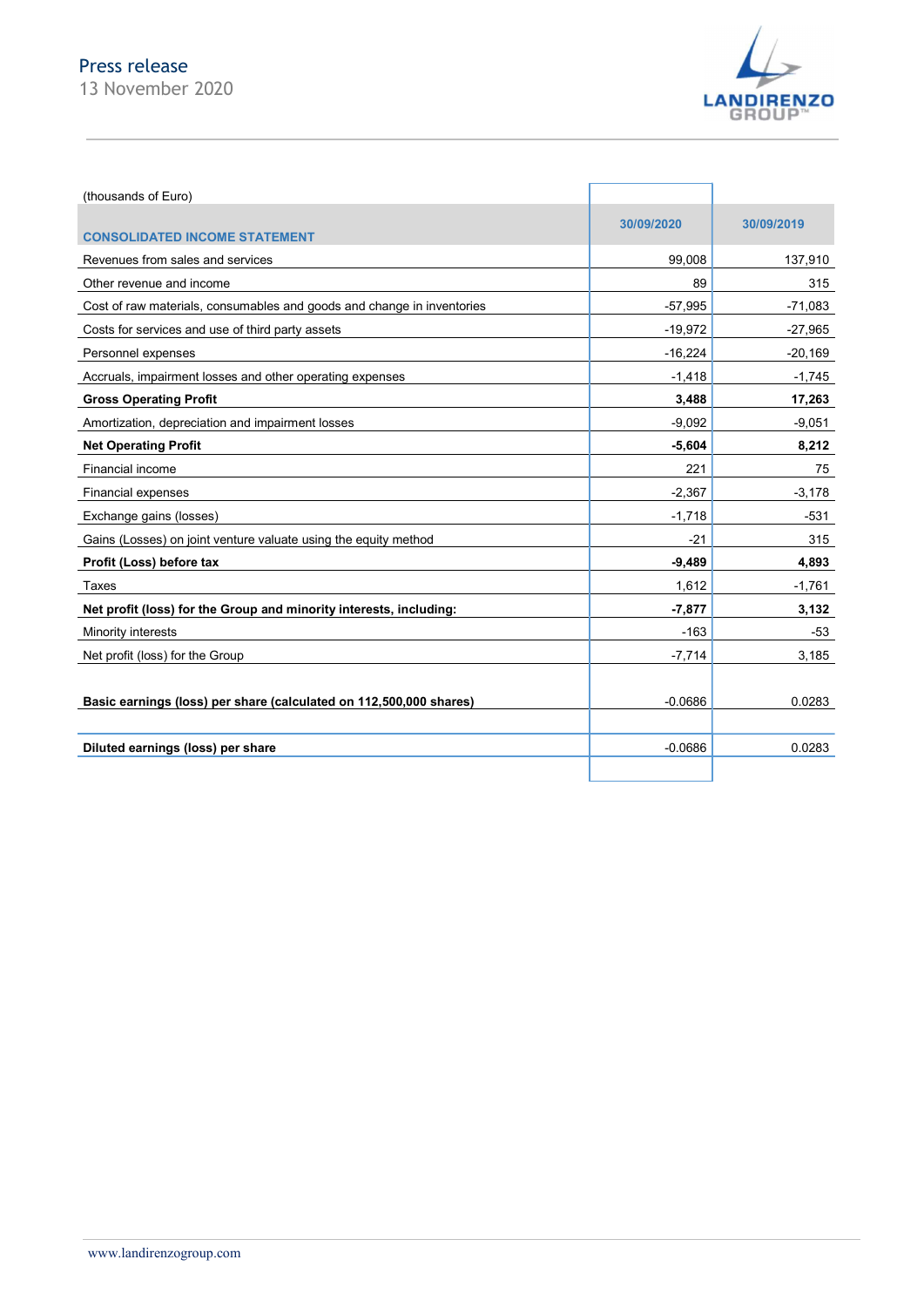# Press release

13 November 2020



| (thousands of Euro)                                    |            |            |
|--------------------------------------------------------|------------|------------|
| <b>ASSETS</b>                                          | 30/09/2020 | 31/12/2019 |
| <b>Non-current assets</b>                              |            |            |
| Property, plant and equipment                          | 13,109     | 11,578     |
| Development expenditure                                | 8,976      | 8,228      |
| Goodwill                                               | 30,094     | 30,094     |
| Other intangible assets with finite useful lives       | 11,345     | 12,536     |
| Right-of-use assets                                    | 5,010      | 6,402      |
| Investments in associated companies and joint ventures | 22,338     | 23,530     |
| Other non-current financial assets                     | 921        | 334        |
| Other non-current assets                               | 2,850      | 3,420      |
| Deferred tax assets                                    | 10,561     | 8,704      |
| <b>Total non-current assets</b>                        | 105,204    | 104,826    |
| <b>Current assets</b>                                  |            |            |
| Trade receivables                                      | 39,592     | 40,545     |
| Inventories                                            | 41,525     | 39,774     |
| Other receivables and current assets                   | 7,167      | 7,337      |
| <b>Current financial assets</b>                        | 2,821      | 2,801      |
| Cash and cash equivalents                              | 19,821     | 22,650     |
| <b>Total current assets</b>                            | 110,926    | 113,107    |
| <b>TOTAL ASSETS</b>                                    | 216,130    | 217,933    |

| (thousands of Euro)                               |            |            |
|---------------------------------------------------|------------|------------|
| <b>SHAREHOLDERS' EQUITY AND LIABILITIES</b>       | 30/09/2020 | 31/12/2019 |
| <b>Shareholders' Equity</b>                       |            |            |
| Share capital                                     | 11,250     | 11,250     |
| Other reserves                                    | 52,870     | 49,367     |
| Profit (loss) of the period                       | $-7,714$   | 6,048      |
| <b>Total Shareholders' Equity of the Group</b>    | 56,406     | 66,665     |
| Minority interests                                | $-454$     | $-332$     |
| <b>TOTAL SHAREHOLDERS' EQUITY</b>                 | 55,952     | 66,333     |
| <b>Non-current liabilities</b>                    |            |            |
| Non-current bank loans                            | 73,181     | 50,991     |
| Other non-current financial liabilities           | 770        | $\Omega$   |
| Non-current liabilities for right-of-use          | 3.227      | 4.535      |
| Provisions for risks and charges                  | 2.837      | 3,609      |
| Defined benefit plans for employees               | 1,543      | 1,630      |
| Deferred tax liabilities                          | 316        | 407        |
| Liabilities for derivative financial instruments  | 397        | 30         |
| <b>Total non-current liabilities</b>              | 82,271     | 61,202     |
| <b>Current liabilities</b>                        |            |            |
| Bank overdrafts and short-term loans              | 28,996     | 29.460     |
| Other current financial liabilities               | 210        | 210        |
| Current liabilities for right-of-use              | 1,916      | 1,992      |
| Trade payables                                    | 38,648     | 51,935     |
| <b>Tax liabilities</b>                            | 2,654      | 2,134      |
| Other current liabilities                         | 5,483      | 4,667      |
| <b>Total current liabilities</b>                  | 77,907     | 90,398     |
| <b>TOTAL SHAREHOLDERS' EQUITY AND LIABILITIES</b> | 216,130    | 217,933    |
|                                                   |            |            |